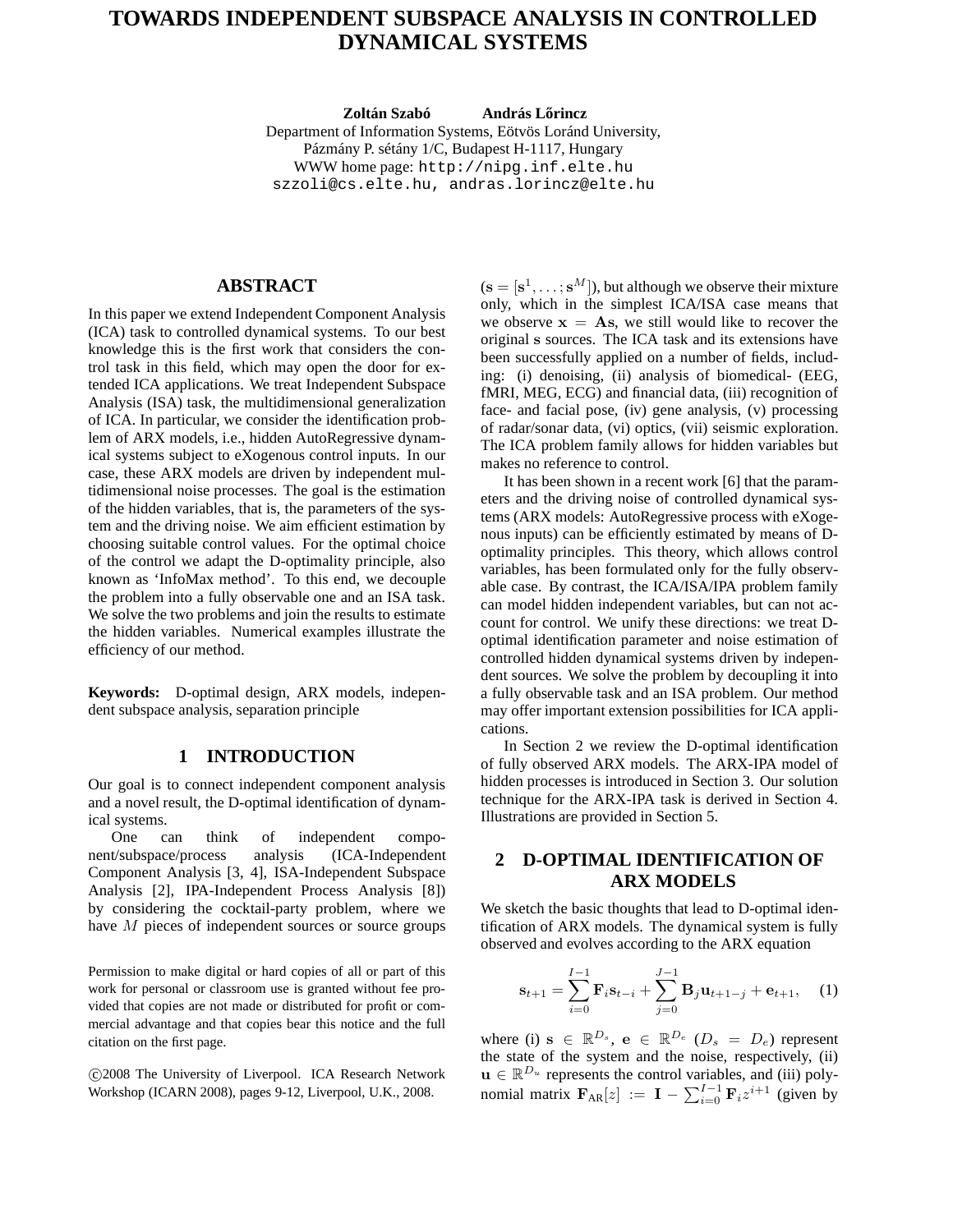matrices  $F_i \in \mathbb{R}^{D_s \times D_s}$  and identity matrix **I**) is stable, that is  $\det(\mathbf{F}_{AR}[z]) \neq 0$ , for all  $z \in \mathbb{C}, |z| \leq 1$ . Our task is the efficient estimation of parameters  $\Theta =$  $[\mathbf{F}_0, \ldots, \mathbf{F}_{I-1}, \mathbf{B}_0, \ldots, \mathbf{B}_{J-1}]$  that determine the dynamics and noise e that drives the process by the 'optimal choice' of control values u. Formally, D-optimality aims to maximize one of the two objectives

$$
J_{par}(\mathbf{u}_{t+1}) := I(\mathbf{\Theta}, \mathbf{s}_{t+1} | \mathbf{s}_t, \mathbf{s}_{t-1}, \dots, \mathbf{u}_{t+1}, \mathbf{u}_t, \dots),
$$
  

$$
J_{noise}(\mathbf{u}_{t+1}) := I(\mathbf{e}_{t+1}, \mathbf{s}_{t+1} | \mathbf{s}_t, \mathbf{s}_{t-1}, \dots, \mathbf{u}_{t+1}, \mathbf{u}_t, \dots)
$$

for  $u_{t+1} \in U$ . In other words, we choose control value u from the achievable domain  $U$  such that it maximizes the mutual information between the next observation and the parameters (or the driving noise) of the system. It can be shown [6], that if (i)  $\Theta$  has matrix Gaussian, (ii) e has Gaussian, and covariance matrix of e has inverted Wishart distributions, then in the Bayesian setting, maximization of the J objectives can be reduced to the solution of a quadratic programming task, priors of Θ and e remain in their supposed distribution family and undergo simple updating. The considerations allow for control, but assume full observability about the state variables. Now, we extend the method to hidden variables in the ARX-IPA model of the next section.

## **3 THE ARX-IPA MODEL**

In the ARX-IPA model we assume that state s of the system can not be observed directly, but its linear and unknown mixture  $(x)$  is available for observation:

$$
\mathbf{s}_{t+1} = \sum_{i=0}^{I-1} \mathbf{F}_i \mathbf{s}_{t-i} + \sum_{j=0}^{J-1} \mathbf{B}_j \mathbf{u}_{t+1-j} + \mathbf{e}_{t+1}, \quad (2)
$$

$$
\mathbf{x}_t = \mathbf{A}\mathbf{s}_t. \tag{3}
$$

We assume for the *components* of  $e = [e^1; \dots; e^M] \in$  $\mathbb{R}^{D_e}$   $\mathbf{e}^m \in \mathbb{R}^{d_m}$  that at most one of them may be Gaussian, their temporal distributions are i.i.d. (independent identically distributed), and  $I(e^1; \dots; e^M) = 0$ , that is, they satisfy the conditions of the ISA problem. Our task is to estimate the unknown invertible mixing matrix  $A \in$  $\mathbb{R}^{D_s \times D_s}$ , parameters  $[\mathbf{F}_0, \dots, \mathbf{F}_{I-1}, \mathbf{B}_0, \dots, \mathbf{B}_{J-1}],$  s and e by means of observations x only.

# **4 IDENTIFICATION METHOD FOR ARX-IPA**

There is a so-called *ISA separation principle* for the ISA task conjectured by Cardoso [2]. For some distribution types the conjecture has gained rigorous proof [10]. According to this principle, the ISA problem can be decomposed: (i) one may set aside that there are subspaces in the background and invoke a classical ICA algorithm, then (ii) cluster the estimated ICA elements into statistically dependent groups. One can reduce the estimation of multidimensional hidden components of AR processes [7], moving average (MA), ARMA, ARIMA (Integrated ARMA) processes, for real and complex variables, and also for post nonlinear mixing to the solution of the ISA

task [8]. All of these estimations, however, are concerned with the *control free* case – subject to the independence of the components. Below, we solve the ARX-IPA model of Section 3, i.e., we include the control variables. Alike to other process model cases, we transform the solution of the problem to two subproblems: to that of a fully observed model (Section 2) and an ISA task.

One can apply the basis transformation rule of ARX processes and use (2) and (3) repeatedly to get

$$
\mathbf{x}_{t+1} = \sum_{i=0}^{I-1} (\mathbf{A}\mathbf{F}_i \mathbf{A}^{-1}) \mathbf{x}_{t-i} + \sum_{j=0}^{J-1} (\mathbf{A}\mathbf{B}_j) \mathbf{u}_{t+1-j} + (\mathbf{A}\mathbf{e}_{t+1})
$$
\n(4)

According to the d-central limit theorem [5]  $Ae_{t+1}$ is approximately Gaussian and thus the parameters  $([{\bf A}\overrightarrow{\bf F}_0{\bf A}^{-1},\ldots,{\bf A}\overrightarrow{\bf F}_{I-1}{\bf A}^{-1},{\bf A}{\bf B}_0,\ldots,{\bf A}{\bf B}_{J-1})])$  and the noise ( $Ae_{t+1}$ ) of process x can be estimated by means of the D-optimality principle that assumes a fully observed process. The estimated noise can be seen as the observation of an ISA problem because components of e are independent. ISA techniques can be used to identify A and then from the estimated parameters of process x, the estimations of  $\mathbf{F}_i$  and  $\mathbf{B}_j$  follow.

## **5 ILLUSTRATIONS**

The D-optimal ARX-IPA identification algorithm of Section 4 is illustrated below. Test cases are introduced in Section 5.1. The quality of the solutions will be measured by the Amari-index (Section 5.2). Numerical results are provided in Section 5.3.

#### **5.1 Databases**

Three databases were defined to study our algorithm. The databases are illustrated in Fig. 1. In the *3D-geom* test  $e^{m}$ s were random variables uniformly distributed on 3-dimensional geometric forms  $(d_m = 3)$ . We chose 6 different components  $(M = 6)$  and, as a result, the dimension of the hidden source e is  $D_e = 18$ . In the  $ABC$  database, hidden sources  $e^m$  were uniform distributions defined by 2-dimensional images  $(d = 2)$  of the English alphabet. M was 10 (A-J). The *celebrities* test has 2-dimensional source components generated from cartoons of celebrities  $(d_m = 2, \tilde{M} = 10)^{1}$  Sources  $e^m$ were generated by sampling 2-dimensional coordinates proportional to the corresponding pixel intensities. In other words, 2-dimensional images of celebrities were considered as density functions.  $M = 10$  was chosen.

#### **5.2 Performance measure, the Amari-index**

Recovery of components  $e^m$  are subject to the ambiguities of ISA task. Namely, components of equal dimension can be recovered up to the permutation (of equal dimension) and invertible transformation within the subspaces [11]. Let us suppose, that all components are d-dimensional  $(d = d_m, \forall m)$ . Then, in the ideal case, the product of the estimated ISA demixing matrix

<sup>1</sup> See http://www.smileyworld.com.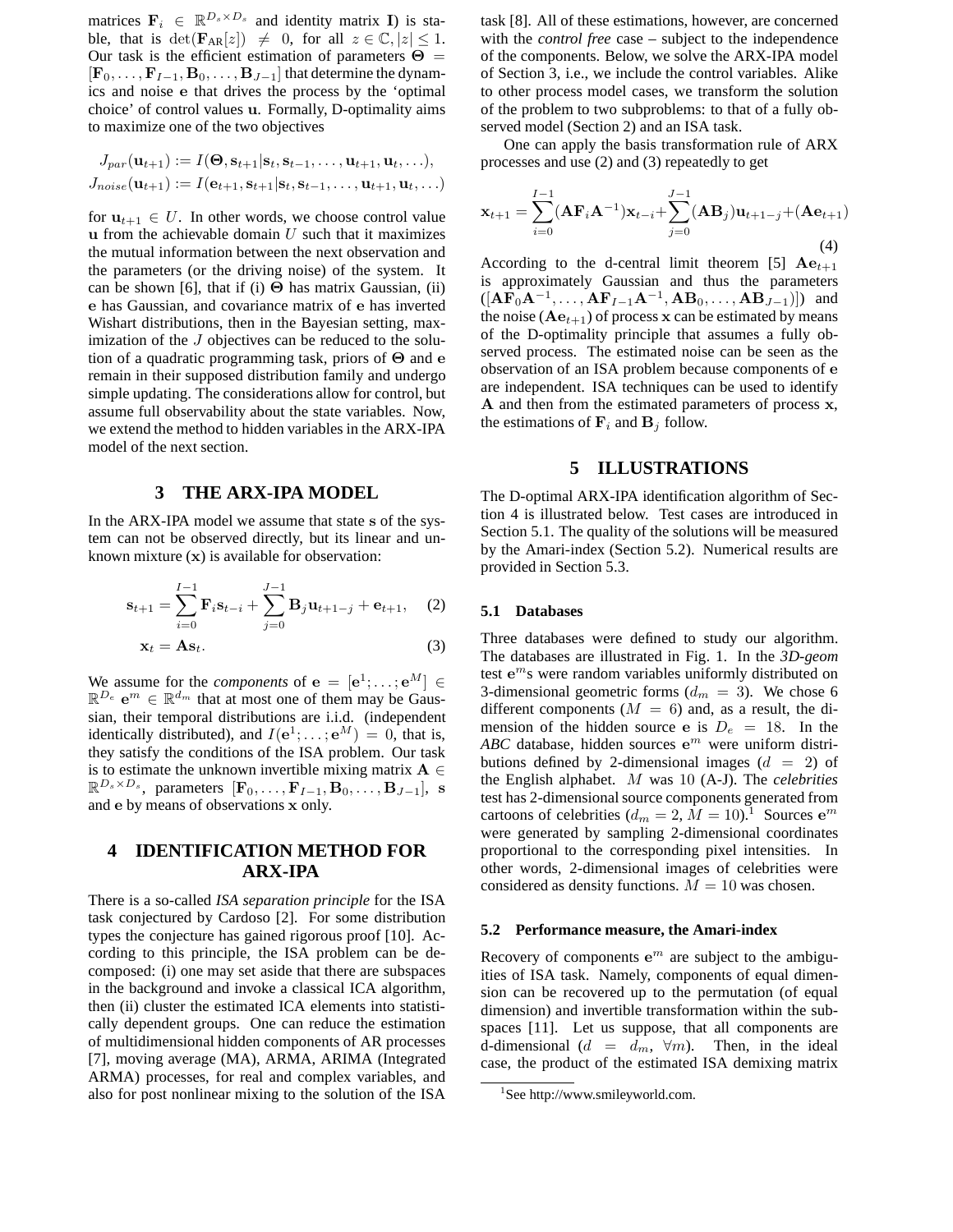

Figure 1: Illustration of the test datasets. (a): *3D-geom*, (b): *ABC* (first two components), (c): *celebrities* set.

 $\hat{\mathbf{W}}_{\mathrm{ISA}}$  and mixing matrix  $\mathbf{A}$  is a block-permutation matrix  $\mathbf{G} := \hat{\mathbf{W}}_{\text{ISA}} \mathbf{A} \in \mathbb{R}^{D_e \times D_e}$  made of  $d \times d$  sized blocks. This block-permutation property can be measured by the *Amari-index*. Namely, let matrix G be decomposed into  $d \times d$  blocks:  $\mathbf{G} = \left[\mathbf{G}^{ij}\right]_{i,j=1,\dots,M}$ . Let  $g^{ij}$  denote the sum of the absolute values of the elements of matrix  $\mathbf{G}^{ij} \in \mathbb{R}^{d \times d}$ . The Amari-error [1] can be adapted to the ISA task [12] that we normalize to interval [0,1] to get the *Amari-index*:

$$
r(\mathbf{G}) := \frac{1}{2M(M-1)} \left[ \sum_{i=1}^{M} \left( \frac{\sum_{j=1}^{M} g^{ij}}{\max_j g^{ij}} - 1 \right) + \sum_{j=1}^{M} \left( \frac{\sum_{i=1}^{M} g^{ij}}{\max_i g^{ij}} - 1 \right) \right].
$$
 (5)

One can see that  $0 \leq r(G) \leq 1$  for any matrix G, and  $r(\mathbf{G}) = 0$  if and only if G is a block-permutation matrix with  $d \times d$  sized blocks.  $r(\mathbf{G}) = 1$  is in the worst case, i.e, when all the elements of G are equal in absolute value.

#### **5.3 Simulations**

Results on databases *3D-geom*, *ABC* and *celebrities* are provided here. The Amari-index was used to measure the performance (the precision of estimation of  $\hat{e}$ ) of the ARX-IPA method of Section 4.<sup>2</sup> For each individual parameter, 20 random runs were averaged. Our parameters are: T, the sample number of observations  $x(t)$ , I, the order of dynamics of the AR part,  $J$ , the temporal memory of the effect of the control applied,  $\delta_u$ , the upper limit of the magnitude of the control  $(U := {\bf u} : max_i |u_i] \le$  $\{\delta_u\}$ ), and  $\lambda$ , parameter of the stable  $\mathbf{F}_{AR}[z]$ . 'Random run' means random choice of quantities  $F_{AR}[z]$ ,  $H_i$ s, A and e. In each simulation A was a random orthogonal matrix, sample number  $T$  varied between 1,000 and 100,000,

we optimized  $J_{pars}$  and  $J_{noise}$  on intervals  $[1, T/2]$  and  $[T/2 + 1, T]$ , respectively (see footnote 2), the dimension of the control was equal to the the dimension of s  $(D_u = D_s)$ , the ISA task was solved by using the JFD method [9], the elements of matrices  $H_i$  were generated independently from standard Gaussian distributions, and stable  $\mathbf{F}_{AR}[z]$  was generated as follows

$$
\mathbf{F}_{AR}[z] = \prod_{i=0}^{I-1} (\mathbf{I} - \lambda \mathbf{O}_i z) \quad (|\lambda| < 1, \lambda \in \mathbb{R}), \quad (6)
$$

where matrices  $O_i \in \mathbb{R}^{D_s \times D_s}$  were random orthogonal.

We sum up our experiences about the ARX-IPA method here:

- 1. Dependence on  $\delta_u$ : We studied the effect of the magnitude of control  $(\delta_u)$  on the precision of the estimation for 'small'  $I, J, (I, J \leq 3)$  values and for  $\lambda = 0.95$ . We found that for a range of not too large control values  $\delta_u$  the estimation is precise (Fig. 2(a)) and the error follows a power law in the number of samples:  $r(T) \propto T^{-c}$   $(c > 0)$  is a straight line on log-log scale. Similar results were found for all three databases in all experiments (Fig. 2(b)). Figure 3 illustrates the results of the estimations. In the rest of the studies we fixed the maximum of the control magnitude to  $\delta_u = 0.2$  and show the results of the *3D-geom* database.
- 2. Dependence on J: Increasing the temporal memory of the effect of the control applied  $(J =$ 3, 5, 10, 20, 50) precise estimation was found even for  $J = 50$ . The estimation error is shown in Fig. 4(a).
- 3. Dependencies on I and  $\lambda$ : We found that the order of the dynamics of the AR process  $(I)$  can be increased provided that  $\lambda$  in Eq. (6) is decreased: For  $J = 1$ and for  $I = 5, 10, 20, 50$ , the estimation is precise up to values approximately equal to  $\lambda = 0.85 - 0.9$ ,  $0.65 - 0.7$ ,  $0.45 - 0.5$ ,  $0.25 - 0.3$ , respectively. Results are depicted in Fig. 4(b).

## **ACKNOWLEDGEMENTS**

This work has been supported by the NKTH.

### **References**

- [1] S. Amari, A. Cichocki, and H.H. Yang. A new learning algorithm for blind signal separation. *NIPS'96*, 8:757–763.
- [2] J.-F. Cardoso. Multidimensional independent component analysis. In *ICASSP'98*, volume 4, pages 1941–1944.
- [3] P. Comon. Independent component analysis, a new concept? *Signal Processing*, 36(3):287–314, 1994.
- [4] C. Jutten and J. Hérault. Blind separation of sources: An adaptive algorithm based on neuromimetic architecture. *Signal Processing*, 24:1–10, 1991.

<sup>&</sup>lt;sup>2</sup>We note that the InfoMax objectives  $J_{par}$  and  $J_{noise}$  look forward only by one-step, so the method is greedy. The objective could be extended to include long-term cumulated contributions, but the solution is not yet known for this task. According to experiences, estimation of noise e can proceed by using  $J_{par}$ first for a some iterations and then use  $J_{noise}$  to compute the control values [6].